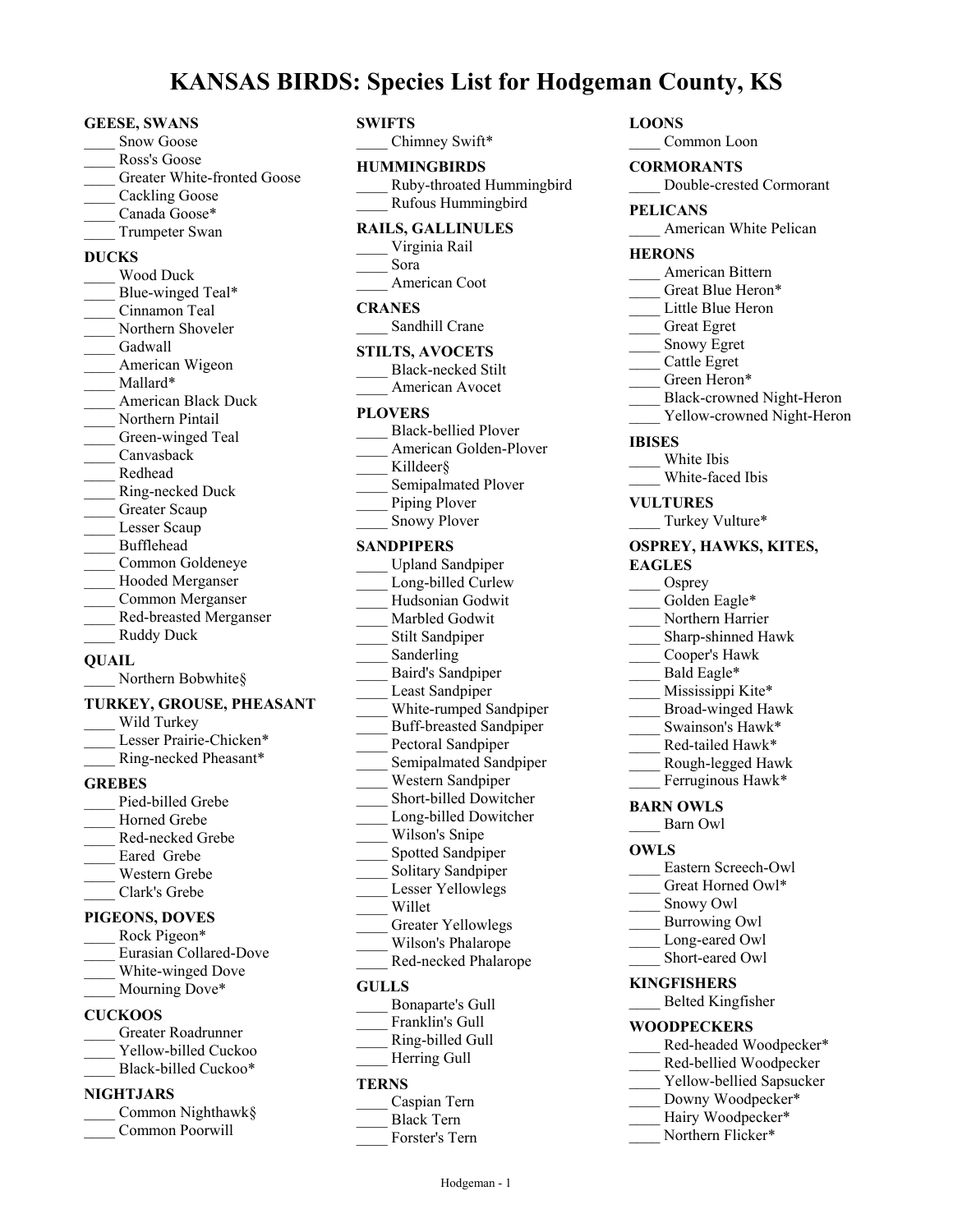#### **FALCONS**

- American Kestrel\*
- \_\_\_\_ Merlin
- Peregrine Falcon
- Prairie Falcon

# **FLYCATCHERS**

Great Crested Flycatcher§ Western Kingbird\* Eastern Kingbird§ Scissor-tailed Flycatcher\* \_\_\_\_ Olive-sided Flycatcher \_\_\_\_ Eastern Wood-Pewee \_\_\_\_ Alder Flycatcher Willow Flycatcher Least Flycatcher \_\_\_\_ Eastern Phoebe Say's Phoebe\* \_\_\_\_ Vermilion Flycatcher

### **VIREOS**

\_\_\_\_ Bell's Vireo \_\_\_\_ Blue-headed Vireo Warbling Vireo§ \_\_\_\_ Red-eyed Vireo

#### **SHRIKES**

| Loggerhead Shrike* |
|--------------------|
| Northern Shrike    |

#### **JAYS, MAGPIES, CROWS**

Blue Jay\* Black-billed Magpie\* American Crow\* Chihuahuan Raven\*

### **CHICKADEES, TITMICE**

- \_\_\_\_ Black-capped Chickadee
- \_\_\_\_ Tufted Titmouse

### **LARKS**

\_\_\_\_ Horned Lark§

### **SWALLOWS**

Bank Swallow Tree Swallow\* N. Rough-winged Swallow\* Purple Martin Barn Swallow\* \_\_\_\_ Cliff Swallow\*

### **KINGLETS**

| Ruby-crowned Kinglet   |
|------------------------|
| Golden-crowned Kinglet |

### **WAXWINGS**

\_\_\_\_ Bohemian Waxwing \_\_\_\_ Cedar Waxwing

### **NUTHATCHES**

- \_\_\_\_ Red-breasted Nuthatch
- \_\_\_\_ White-breasted Nuthatch

# **CREEPERS**

\_\_\_\_ Brown Creeper

# **GNATCATCHERS**

\_\_\_\_ Blue-gray Gnatcatcher

# **WRENS**

- \_\_\_\_ Rock Wren House Wren\*
- Winter Wren
- \_\_\_\_ Marsh Wren
- \_\_\_\_ Carolina Wren§
- \_\_\_\_ Bewick's Wren

### **THRASHERS**

- Gray Catbird
- \_\_\_\_ Curve-billed Thrasher Brown Thrasher\*
- Northern Mockingbird

#### **STARLINGS**

European Starling\*

#### **THRUSHES**

- Eastern Bluebird\*
- Mountain Bluebird
- \_\_\_\_ Townsend's Solitaire
- \_\_\_\_ Veery
- \_\_\_\_ Swainson's Thrush
- American Robin\*

# **OLD WORLD SPARROWS**

House Sparrow\*

### **PIPITS**

\_\_\_\_ American Pipit \_\_\_\_ Sprague's Pipit

### **FINCHES**

- House Finch\*
- \_\_\_\_ Red Crossbill
- Pine Siskin
- American Goldfinch§

### **LONGSPURS**

- \_\_\_\_ Lapland Longspur
- \_\_\_\_ Chestnut-collared Longspur
- \_\_\_\_ Thick-billed Longspur

### **SPARROWS**

- Cassin's Sparrow Grasshopper Sparrow\* \_\_\_\_ Black-throated Sparrow Lark Sparrow\* Lark Bunting\* \_\_\_\_ Chipping Sparrow \_\_\_\_ Clay-colored Sparrow Field Sparrow Fox Sparrow \_\_\_\_ American Tree Sparrow Dark-eyed Junco White-crowned Sparrow Harris's Sparrow
- \_\_\_\_ White-throated Sparrow

Hodgeman - 2

- Vesper Sparrow
- \_\_\_\_ Savannah Sparrow
- Song Sparrow

# Lincoln's Sparrow Swamp Sparrow Spotted Towhee

# **CHATS**

Yellow-breasted Chat

# **BLACKBIRDS, ORIOLES**

- Yellow-headed Blackbird
- Eastern Meadowlark $\delta$
- Western Meadowlark\*
- Orchard Oriole\*
- \_\_\_\_ Bullock's Oriole
- Baltimore Oriole\*
- Red-winged Blackbird\*
- Brown-headed Cowbird\*
- \_\_\_\_ Rusty Blackbird
- Brewer's Blackbird Common Grackle\*
- Great-tailed Grackle

#### **WARBLERS**

- \_\_\_\_ Ovenbird
- Northern Waterthrush
- Black-and-white Warbler
- \_\_\_\_ Tennessee Warbler
- Orange-crowned Warbler
- Nashville Warbler
- \_\_\_\_ Common Yellowthroat
- \_\_\_\_ American Redstart
- Yellow Warbler
- \_\_\_\_ Chestnut-sided Warbler
- Yellow-rumped Warbler
- \_\_\_\_ Townsend's Warbler

**GROSBEAKS, BUNTINGS** \_\_\_\_ Summer Tanager Northern Cardinal\* \_\_\_\_ Rose-breasted Grosbeak \_\_\_\_ Black-headed Grosbeak

> Blue Grosbeak§ \_\_\_\_ Indigo Bunting Painted Bunting Dickcissel\*

[ ] Hypothetical species § Probable breeding species \* Confirmed breeding species Probable and confirmed breeding species as defined by the Kansas Breeding Bird Atlas Project.

January 1, 2022

† Fewer than ten Kansas records

This list was compiled from records of the Kansas Ornithological Society, Kansas Breeding Bird Atlas Project, and the Kansas Biological Survey.

- \_\_\_\_ Black-throated Green Warbler
- Wilson's Warbler Painted Redstart†